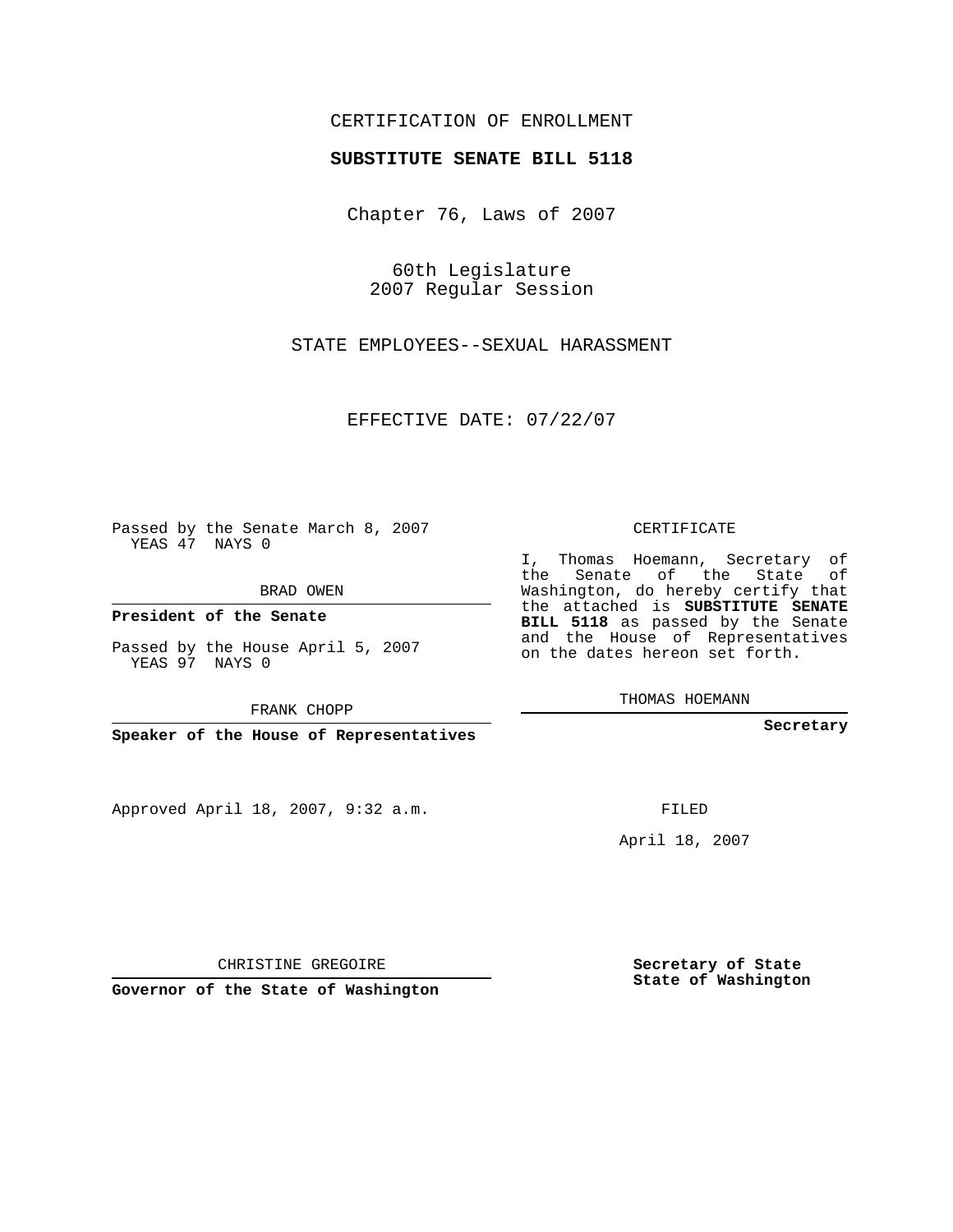## **SUBSTITUTE SENATE BILL 5118** \_\_\_\_\_\_\_\_\_\_\_\_\_\_\_\_\_\_\_\_\_\_\_\_\_\_\_\_\_\_\_\_\_\_\_\_\_\_\_\_\_\_\_\_\_

\_\_\_\_\_\_\_\_\_\_\_\_\_\_\_\_\_\_\_\_\_\_\_\_\_\_\_\_\_\_\_\_\_\_\_\_\_\_\_\_\_\_\_\_\_

Passed Legislature - 2007 Regular Session

**State of Washington 60th Legislature 2007 Regular Session**

**By** Senate Committee on Labor, Commerce, Research & Development (originally sponsored by Senators Kohl-Welles, Brandland, Keiser, Murray, Prentice, McAuliffe, Marr and Shin)

READ FIRST TIME 01/29/07.

 AN ACT Relating to developing sexual harassment policies, procedures, and mandatory training for all state employees; adding a new section to chapter 41.06 RCW; and adding a new section to chapter 43.01 RCW.

BE IT ENACTED BY THE LEGISLATURE OF THE STATE OF WASHINGTON:

 NEW SECTION. **Sec. 1.** A new section is added to chapter 41.06 RCW to read as follows:

 The director shall adopt rules establishing guidelines for policies, procedures, and mandatory training programs on sexual harassment for state employees to be adopted by state agencies and establishing reporting requirements for state agencies on compliance with section 2 of this act.

 NEW SECTION. **Sec. 2.** A new section is added to chapter 43.01 RCW to read as follows:

Agencies as defined in RCW 41.06.020 shall:

 (1) Update or develop and disseminate among all agency employees and contractors a policy that:

(a) Defines and prohibits sexual harassment in the workplace;